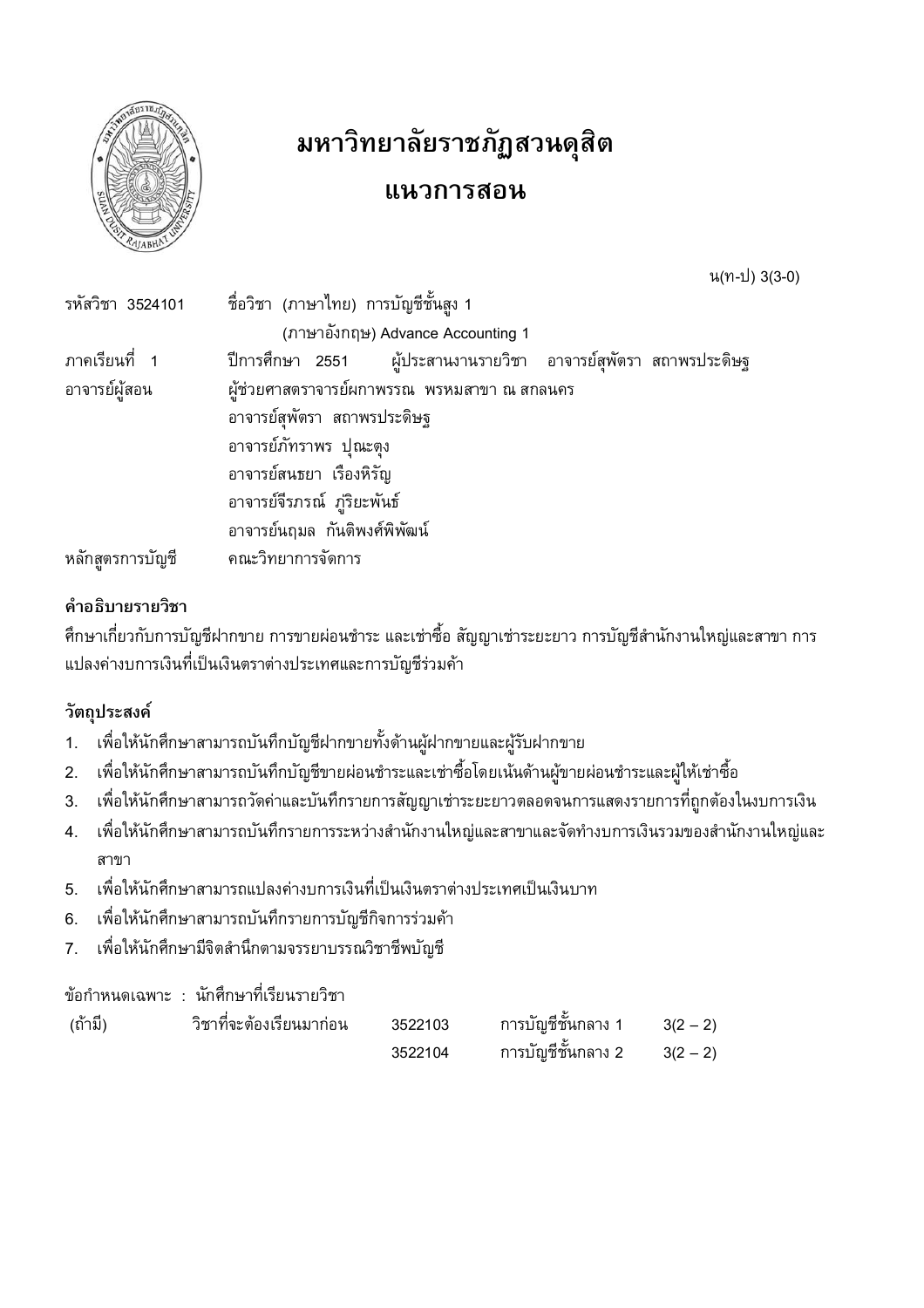|                           |                             |                                                  |             |                 | กิจกรรมการเรียนการสอน |                      |              |              |             | สื่อการสอน   |          |            |            |         |                     |                                         |
|---------------------------|-----------------------------|--------------------------------------------------|-------------|-----------------|-----------------------|----------------------|--------------|--------------|-------------|--------------|----------|------------|------------|---------|---------------------|-----------------------------------------|
|                           |                             | กิจกรรม                                          |             |                 |                       | สอดคล้องด้าน         |              |              |             |              |          |            |            |         |                     |                                         |
| เนื้อหา<br>สัปดาห์<br>ที่ |                             | บริการวิชาการ                                    | ្តិ<br>ភូមិ | คุณธรรมจริยธรรม | ทำนุบำรุงศิลปวัฒนธรรม | นันผู้เรียนเป็นลำคัญ | เทคโนโลยี    | บุคลิกภาพ    | Power point | VCD/DVD      | Internet | E-learning | Blackboard | Website | การวัดผลการเรียนรู้ |                                         |
|                           | การบัญชีฝากขายด้านผู้ฝาก    | 1. การบรรยายในชั่วโมง                            |             |                 | $\checkmark$          |                      | $\checkmark$ | $\checkmark$ |             | $\checkmark$ |          |            |            |         | $\checkmark$        | สังเกตจาการตอบคำถาม                     |
| 1                         | ขาย                         | 2. การฝึกปฏิบัติ                                 |             |                 |                       |                      | $\checkmark$ |              |             |              |          |            |            |         |                     | สามารถทำแบบฝึกหัดได้<br>ร้อยละ 70       |
|                           |                             | 3. นักศึกษาร่วมกัน<br>วิเคราะห์และสรุปเนื้อหา    |             |                 |                       |                      | $\checkmark$ | $\checkmark$ |             |              |          |            |            |         | $\checkmark$        | สังเกตจากการตอบคำถาม                    |
|                           | การบัญชีฝากขายด้านผู้รับฝาก | 1. การบรรยายในชั่วโมง                            |             |                 | $\checkmark$          |                      | $\checkmark$ | $\checkmark$ |             | $\checkmark$ |          |            |            |         | $\checkmark$        | สังเกตจาการตอบคำถาม                     |
| $\overline{2}$            | ขาย                         | 2. การฝึกปฏิบัติ                                 |             |                 |                       |                      | $\checkmark$ |              |             |              |          |            |            |         |                     | สามารถทำแบบฝึกหัดได้<br>ร้อยละ 70       |
|                           |                             | นักศึกษาร่วมกัน<br>3.<br>วิเคราะห์และสรุปเนื้อหา |             |                 |                       |                      | $\checkmark$ | $\checkmark$ |             |              |          |            |            |         | $\checkmark$        | สังเกตจากการตอบคำถาม                    |
|                           | การขายผ่อนชำระ              | 1. การบรรยายในชั่วโมง                            |             |                 | $\checkmark$          |                      | $\checkmark$ | $\checkmark$ |             | $\checkmark$ |          |            |            |         | $\checkmark$        | สังเกตจาการตอบคำถาม                     |
| 3                         | - การรับรู้รายได้           | 2. การฝึกปฏิบัติ                                 |             |                 |                       |                      | $\checkmark$ |              |             |              |          |            |            |         |                     | สามารถทำแบบฝึกหัดได้<br>ร้อยละ 70       |
|                           |                             | นักศึกษาร่วมกัน<br>3.<br>วิเคราะห์และสรุปเนื้อหา |             |                 |                       |                      | $\checkmark$ | $\checkmark$ |             |              |          |            |            |         | $\checkmark$        | สังเกตจากการตอบคำถาม                    |
|                           | การขายผ่อนชำระ              | 1. การบรรยายในชั่วโมง                            |             |                 | $\checkmark$          |                      | $\checkmark$ | $\checkmark$ |             | $\checkmark$ |          |            |            |         | $\checkmark$        | สังเกตจาการตอบคำถาม                     |
| $\overline{4}$            | - การคำนวณดอกเบี้ย          | 2. การฝึกปฏิบัติ                                 |             |                 |                       |                      | $\checkmark$ |              |             |              |          |            |            |         |                     | สามารถทำแบบฝึกหัดได้<br>ร้อยละ 70       |
|                           |                             | นักศึกษาร่วมกัน<br>3.<br>วิเคราะห์และสรุปเนื้อหา |             |                 |                       |                      | $\checkmark$ | $\checkmark$ |             |              |          |            |            |         | $\checkmark$        | นักศึกษาสรุปเนื้อหาวิชาได้<br>ร้อยละ 70 |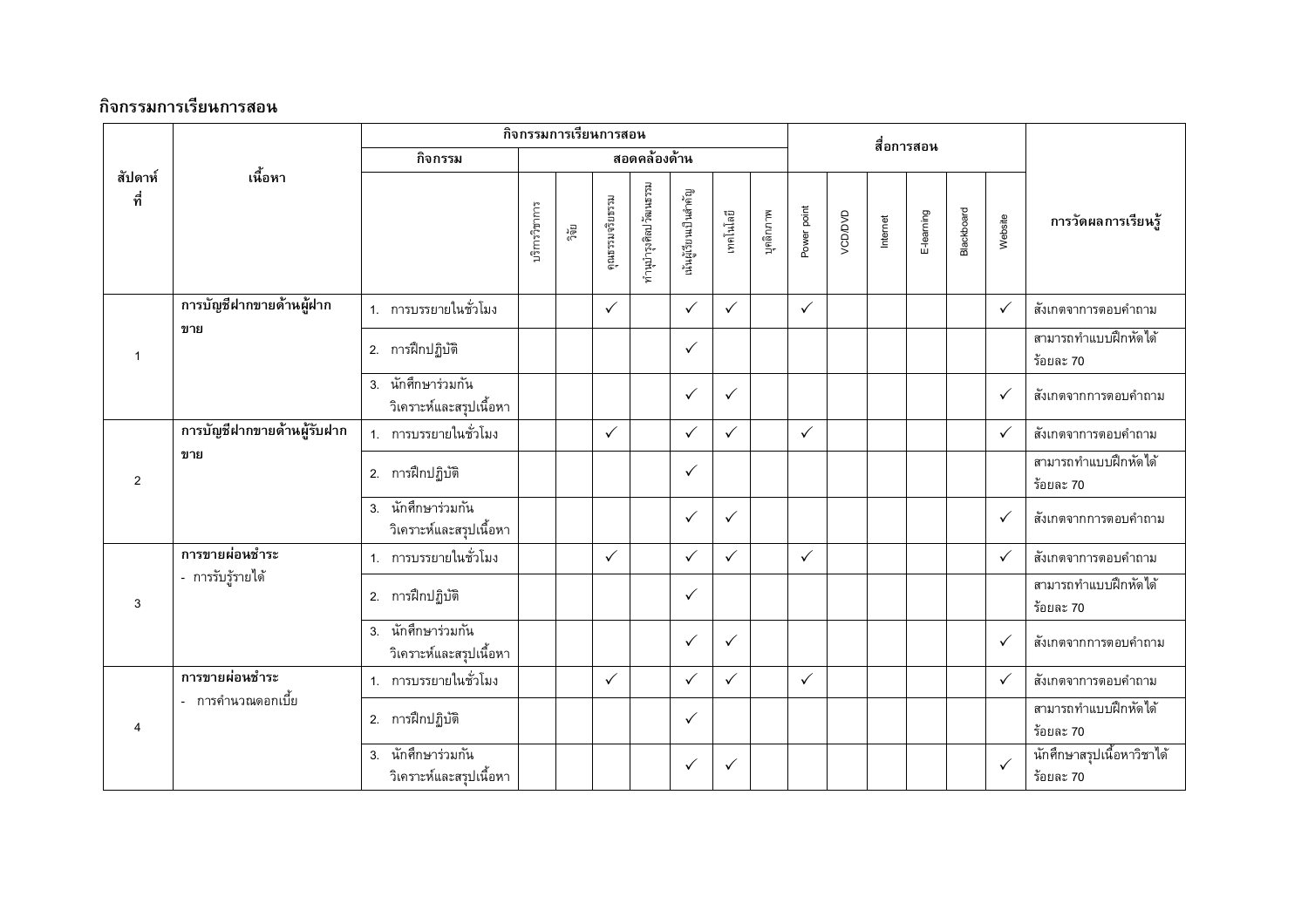|                                              |                                                  |                                                  |               |                 | กิจกรรมการเรียนการสอน |                      |              |              |             | สื่อการสอน   |          |            |            |              |                                          |                                         |
|----------------------------------------------|--------------------------------------------------|--------------------------------------------------|---------------|-----------------|-----------------------|----------------------|--------------|--------------|-------------|--------------|----------|------------|------------|--------------|------------------------------------------|-----------------------------------------|
|                                              |                                                  | กิจกรรม                                          | สอดคล้องด้าน  |                 |                       |                      |              |              |             |              |          |            |            |              |                                          |                                         |
| เนื้อหา<br>สัปดาห์<br>ที่                    |                                                  | เริการวิชาการ                                    | រឹត្រ<br>ភូមិ | คุณธรรมจริยธรรม | ทำนุบำรุงศิลปวัฒนธรรม | นันผู้เรียนเป็นสำคัญ | เทคโนโลยี    | บุคลิกภาพ    | Power point | VCD/DVD      | Internet | E-learning | Blackboard | Website      | การวัดผลการเรียนรู้                      |                                         |
|                                              | เช่าซื้อ<br>- การวัดค่าและบันทึกรายการ           | 1. การบรรยายในชั่วโมง                            |               |                 | $\checkmark$          |                      | $\checkmark$ | $\checkmark$ |             | $\checkmark$ |          |            |            |              | $\checkmark$                             | สังเกตจาการตอบคำถาม                     |
| 5                                            |                                                  | 2. การฝึกปฏิบัติ                                 |               |                 |                       |                      | $\checkmark$ |              |             |              |          |            |            |              |                                          | สามารถทำแบบฝึกหัดได้<br>ร้อยละ 70       |
|                                              | 3. นักศึกษาร่วมกัน<br>วิเคราะห์และสรุปเนื้อหา    |                                                  |               |                 |                       | $\checkmark$         | $\checkmark$ |              |             |              |          |            |            | $\checkmark$ | ้นักศึกษาสรุปเนื้อหาวิชาได้<br>ร้อยละ 70 |                                         |
|                                              | สัญญาเช่าระยะยาว                                 | 1. การบรรยายในชั่วโมง                            |               |                 | $\checkmark$          |                      | $\checkmark$ | $\checkmark$ |             | $\checkmark$ |          |            |            |              | $\checkmark$                             | สังเกตจาการตอบคำถาม                     |
| 6                                            | - ด้านผู้เช่า                                    | 2. การฝึกปฏิบัติ                                 |               |                 |                       |                      | $\checkmark$ |              |             |              |          |            |            |              |                                          | สามารถทำแบบฝึกหัดได้<br>ร้อยละ 70       |
|                                              |                                                  | 3. นักศึกษาร่วมกัน<br>วิเคราะห์และสรุปเนื้อหา    |               |                 |                       |                      | $\checkmark$ | $\checkmark$ |             |              |          |            |            |              | $\checkmark$                             | นักศึกษาสรุปเนื้อหาวิชาได้<br>ร้อยละ 70 |
|                                              | สัญญาเช่าระยะยาว                                 | 1. การบรรยายในชั่วโมง                            |               |                 | $\checkmark$          |                      | $\checkmark$ | $\checkmark$ |             | $\checkmark$ |          |            |            |              | $\checkmark$                             | สังเกตจาการตอบคำถาม                     |
| $\overline{7}$                               | - ด้านผู้ให้เช่า                                 | 2. การฝึกปฏิบัติ                                 |               |                 |                       |                      | $\checkmark$ |              |             |              |          |            |            |              |                                          | สามารถทำแบบฝึกหัดได้<br>ร้อยละ 70       |
|                                              | นักศึกษาร่วมกัน<br>3.<br>วิเคราะห์และสรุปเนื้อหา |                                                  |               |                 |                       | $\checkmark$         | $\checkmark$ |              |             |              |          |            |            | $\checkmark$ | นักศึกษาสรุปเนื้อหาวิชาได้<br>ร้อยละ 70  |                                         |
|                                              | สัญญาเช่าระยะยาว                                 | 1. การบรรยายในชั่วโมง                            |               |                 | $\checkmark$          |                      | $\checkmark$ | $\checkmark$ |             | $\checkmark$ |          |            |            |              | $\checkmark$                             | สังเกตจาการตอบคำถาม                     |
| ปัญหาจากเงื่อนไขของสัญญา<br>รูปแบบต่างๆ<br>8 |                                                  | 2. การฝึกปฏิบัติ                                 |               |                 |                       |                      | $\checkmark$ |              |             |              |          |            |            |              |                                          | สามารถทำแบบฝึกหัดได้<br>ร้อยละ 70       |
|                                              |                                                  | นักศึกษาร่วมกัน<br>3.<br>วิเคราะห์และสรุปเนื้อหา |               |                 |                       |                      | $\checkmark$ | $\checkmark$ |             |              |          |            |            |              | $\checkmark$                             | นักศึกษาสรุปเนื้อหาวิชาได้<br>ร้อยละ 70 |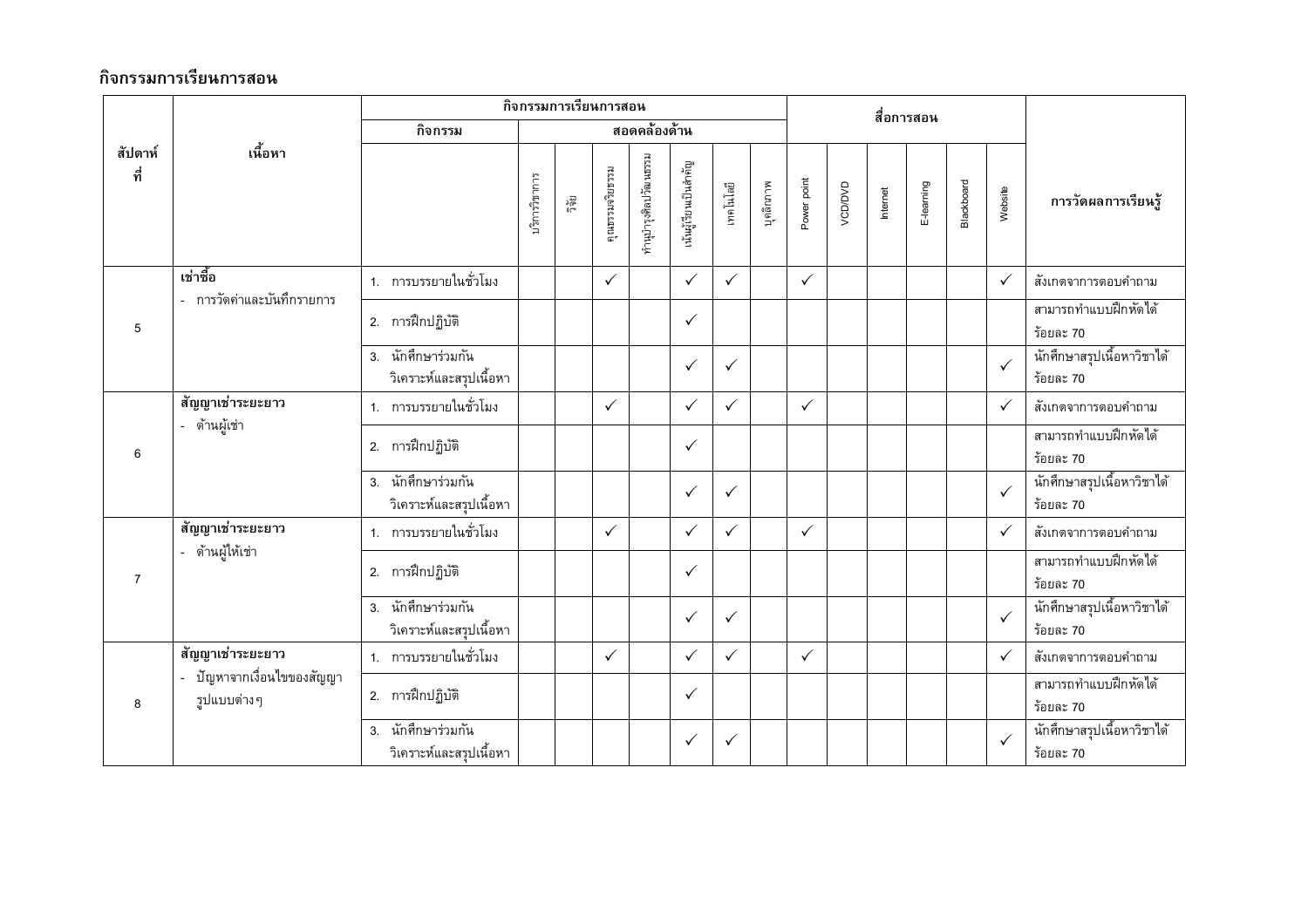|                           |                                                    |                                                  |               |                 | ์กิจกรรมการเรียนการสอน |                      |              |              |             | สื่อการสอน   |          |            |            |         |                     |                                         |
|---------------------------|----------------------------------------------------|--------------------------------------------------|---------------|-----------------|------------------------|----------------------|--------------|--------------|-------------|--------------|----------|------------|------------|---------|---------------------|-----------------------------------------|
|                           |                                                    | กิจกรรม                                          |               |                 |                        | สอดคล้องด้าน         |              |              |             |              |          |            |            |         |                     |                                         |
| เนื้อหา<br>สัปดาห์<br>ที่ |                                                    | บริการวิชาการ                                    | រត្តិ<br>ភូមិ | คุณธรรมจริยธรรม | ทำนุบำรุงศิลปวัฒนธรรม  | นันผู้เรียนเป็นสำคัญ | เทคโนโลยี    | บุคลิกภาพ    | Power point | VCD/DVD      | Internet | E-learning | Blackboard | Website | การวัดผลการเรียนรู้ |                                         |
| 9                         | ี สอบกลางภาค (2 ชั่วโมง)                           |                                                  |               |                 |                        |                      |              |              |             |              |          |            |            |         |                     | ข้อสอบอัตนัย 3 ข้อ                      |
|                           | สำนักงานใหญ่และสาขา<br>- การบันทึกรายการระหว่างกัน | 1. การบรรยายในชั่วโมง                            |               |                 | $\checkmark$           |                      | $\checkmark$ | $\checkmark$ |             | $\checkmark$ |          |            |            |         | $\checkmark$        | สังเกตจาการตอบคำถาม                     |
| 10                        |                                                    | 2. การฝึกปฏิบัติ                                 |               |                 |                        |                      | $\checkmark$ |              |             |              |          |            |            |         |                     | สามารถทำแบบฝึกหัดได้<br>ร้อยละ 70       |
|                           |                                                    | นักศึกษาร่วมกัน<br>3.<br>วิเคราะห์และสรุปเนื้อหา |               |                 |                        |                      | $\checkmark$ | $\checkmark$ |             |              |          |            |            |         | $\checkmark$        | นักศึกษาสรุปเนื้อหาวิชาได้<br>ร้อยละ 70 |
|                           | สำนักงานใหญ่และสาขา                                | 1. การบรรยายในชั่วโมง                            |               |                 | $\checkmark$           |                      | $\checkmark$ | $\checkmark$ |             | $\checkmark$ |          |            |            |         | $\checkmark$        | สังเกตจาการตอบคำถาม                     |
| 11                        | - การจัดทำงบการเงินรวม                             | 2. การฝึกปฏิบัติ                                 |               |                 |                        |                      | $\checkmark$ |              |             |              |          |            |            |         |                     | สามารถทำแบบฝึกหัดได้<br>ร้อยละ 70       |
|                           |                                                    | 3. นักศึกษาร่วมกัน<br>วิเคราะห์และสรุปเนื้อหา    |               |                 |                        |                      | $\checkmark$ | $\checkmark$ |             |              |          |            |            |         | $\checkmark$        | นักศึกษาสรุปเนื้อหาวิชาได้<br>ร้อยละ 70 |
|                           | สำนักงานใหญ่และสาขา                                | 1. การบรรยายในชั่วโมง                            |               |                 | $\checkmark$           |                      | $\checkmark$ | $\checkmark$ |             | $\checkmark$ |          |            |            |         | $\checkmark$        | สังเกตจาการตอบคำถาม                     |
| 12                        | - การกระทบยอดบัญชีสำนักงาน<br>ใหญ่และสาขา          | 2. การฝึกปฏิบัติ                                 |               |                 |                        |                      | $\checkmark$ |              |             |              |          |            |            |         |                     | สามารถทำแบบฝึกหัดได้<br>ร้อยละ 70       |
|                           |                                                    | 3. นักศึกษาร่วมกัน<br>วิเคราะห์และสรุปเนื้อหา    |               |                 |                        |                      | $\checkmark$ | $\checkmark$ |             |              |          |            |            |         | $\checkmark$        | นักศึกษาสรุปเนื้อหาวิชาได้<br>ร้อยละ 70 |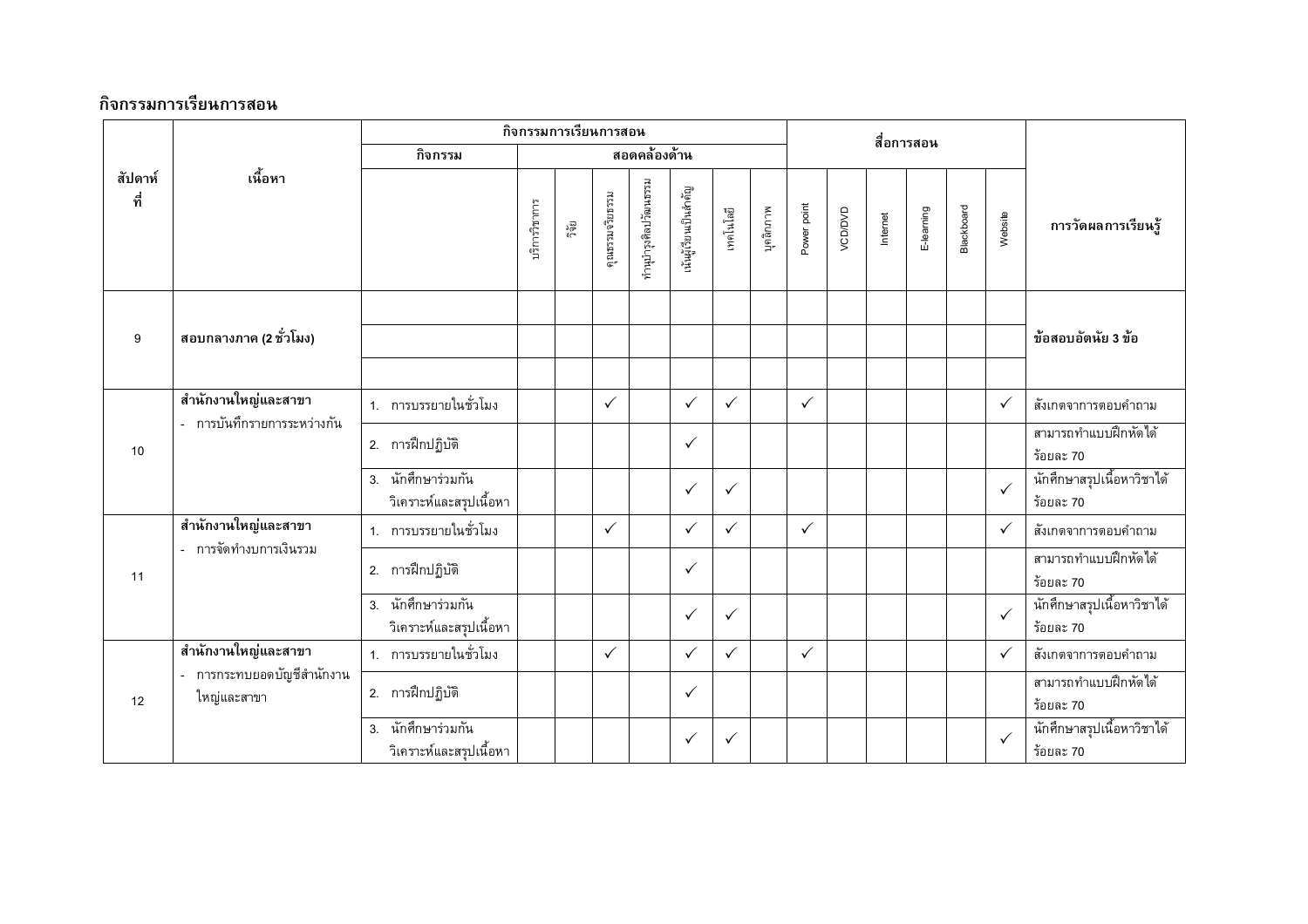|                           |                                                          |                                                   | กิจกรรมการเรียนการสอน |                 |                       |                       |              |              |             |              |          |           |            |         |                     |                                           |
|---------------------------|----------------------------------------------------------|---------------------------------------------------|-----------------------|-----------------|-----------------------|-----------------------|--------------|--------------|-------------|--------------|----------|-----------|------------|---------|---------------------|-------------------------------------------|
|                           |                                                          | กิจกรรม                                           |                       |                 |                       | สอดคล้องด้าน          |              |              |             |              |          |           | สื่อการสอน |         |                     |                                           |
| เนื้อหา<br>สัปดาห์<br>ที่ |                                                          | บริการวิชาการ                                     | ្នឹត្តិ               | คุณธรรมจริยธรรม | กำนุบำรุงศิลปวัฒนธรรม | ,นันผู้เรียนเป็นสำคัญ | เทคโนโลยี    | บุคลิกภาพ    | Power point | VCD/DVD      | Internet | E-leaming | Blackboard | Website | การวัดผลการเรียนรู้ |                                           |
|                           | การแปลงค่างบการเงิน                                      | 1. การบรรยายในชั่วโมง                             |                       |                 | $\checkmark$          |                       | $\checkmark$ | $\checkmark$ |             | $\checkmark$ |          |           |            |         | $\checkmark$        | สังเกตจาการตอบคำถาม                       |
| 13                        |                                                          | 2. การฝึกปฏิบัติ                                  |                       |                 |                       |                       | $\checkmark$ |              |             |              |          |           |            |         |                     | สามารถทำแบบฝึกหัดได้<br>ร้อยละ 70         |
|                           |                                                          | 3. นักศึกษาร่วมกัน<br>วิเคราะห์และสรุป<br>เนื้อหา |                       |                 |                       |                       | $\checkmark$ | $\checkmark$ |             |              |          |           |            |         | $\checkmark$        | นักศึกษาสรุปเนื้อหาวิชาได้<br>ร้อยละ 70   |
|                           | การบัญชีร่วมค้า                                          | 1. การบรรยายในชั่วโมง                             |                       |                 | $\checkmark$          |                       | $\checkmark$ | $\checkmark$ |             | $\checkmark$ |          |           |            |         | $\checkmark$        | สังเกตจาการตอบคำถาม                       |
| 14                        | - การลงทุนในกิจการร่วมค้า<br>- การบันทึกรายการระหว่างกัน | 2. การฝึกปฏิบัติ                                  |                       |                 |                       |                       | $\checkmark$ |              |             |              |          |           |            |         |                     | สามารถทำแบบฝึกหัดได้<br>ร้อยละ 70         |
|                           |                                                          | 3. นักศึกษาร่วมกัน<br>วิเคราะห์และสรุป<br>เนื้อหา |                       |                 |                       |                       | $\checkmark$ | $\checkmark$ |             |              |          |           |            |         | $\checkmark$        | นักศึกษาสรุปเนื้อหาวิชาได้<br>ร้อยละ 70   |
| 15                        | หัวข้อนำเสนอรายงาน                                       | การอภิปราย (กลุ่ม)                                |                       |                 |                       |                       | $\checkmark$ |              |             | $\checkmark$ |          |           |            |         |                     | สามารถเข้าใจประเด็นหลัก<br>ของแต่ละหัวข้อ |
| 16                        | สอบปลายภาค                                               |                                                   |                       |                 |                       |                       |              |              |             |              |          |           |            |         |                     | ข้อสอบอัตนัย 3 ข้อ                        |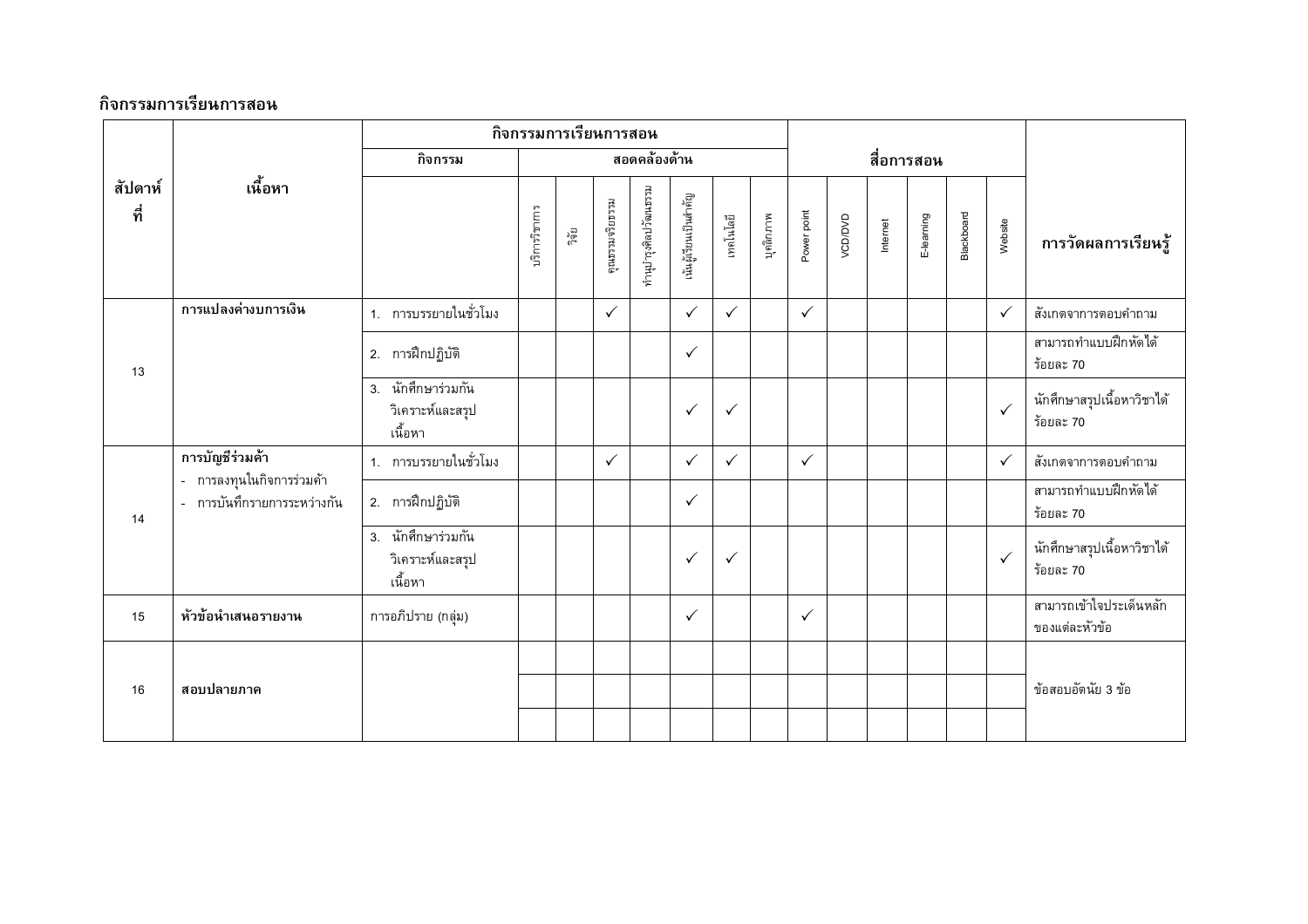#### การวัดผล

- 1. คะแนนระหว่างภาค 60% นำเสนอรายงาน (กลุ่ม)  $\mathbb{Z}^{\mathbb{Z}}$ 15% แบบฝึกหัดภาษาอังกฤษ 5%
	-
	- สอบกลางภาค
- 2. คะแนนสอบปลายภาค

#### การประเมินผล

 $\overline{\mathsf{M}}$  อิงเกณฑ์

 $\Box$ อิงกลุ่ม 40%

40%

| นศ.ตั้งแต่รหัส 47 ลงไป |           | <u>นศ.</u> ตั้งแต่รหัส 48 ขึ้นไป |           |  |  |  |  |  |  |
|------------------------|-----------|----------------------------------|-----------|--|--|--|--|--|--|
| ระดับคะแนน             | ค่าร้อยละ | ระดับคะแนน                       | ค่าร้อยละ |  |  |  |  |  |  |
| A                      | 90-100    | A                                | 90-100    |  |  |  |  |  |  |
| $\ddot{}$<br>B         | 85-89     | $+$<br>B                         | 85-89     |  |  |  |  |  |  |
| B                      | 75-84     | B                                | 75-84     |  |  |  |  |  |  |
| $\ddot{}$<br>C         | 70-74     | $+$<br>C                         | 70-74     |  |  |  |  |  |  |
| C                      | 60-69     | C                                | 60-69     |  |  |  |  |  |  |
| $\ddot{}$<br>D         | 55-59     | $\overline{+}$<br>D              | 55-59     |  |  |  |  |  |  |
| D                      | 50-54     | D                                | 50-54     |  |  |  |  |  |  |
| E                      | $0 - 49$  | F                                | $0 - 49$  |  |  |  |  |  |  |

#### แหล่งอ้างอิง

1. ตำราหลักที่ใช้

การบัญชีชั้นสูง 1 อาจารย์ขวัญสกุล เต็งอำนวย

2. Website ที่อ้างอิง

#### www.lcct.ac.th, www.elearning.lit.ac.th

- 3. หนังสืออ่านประกอบ
	- การบัญชีชั้นสูง 1 อาจารย์นิดา วิเศษบริสุทธิ์
	- การบัญชีชั้นสูง 1 อาจารย์นุชจรี พิเชฐกุล
	- มาตรฐานการบัญชีฉบับที่ 29 เรื่องสัญญาเช่าระยะยาว
	- มาตรฐานการบัญชีฉบับที่ 46 เรื่องกิจการร่วมค้า
- 4. หัวข้อรายงาน
	- (1) การแก้ไขข้อผิดพลาดทางการบัญชี และการเปลี่ยนแปลงทางการบัญชี (#39)
	- (2) การบัญชีสำหรับการปรับโครงสร้างหนี้ (#34)
	- (3) ธุรกิจกอสังหาริมทรัพย์ (#26)
	- (4) สัญญาก่อสร้าง (# 49)
	- (5) การบัญชีกองทุน
	- (6) กิจการไม่แสวงหากำไร
	- (7) การดำเนินธุรกิจด้านการลงทุน (#42)
	- (8) การจัดทำงบการเงินจากรายการที่บันทึกไม่สมบูรณ์